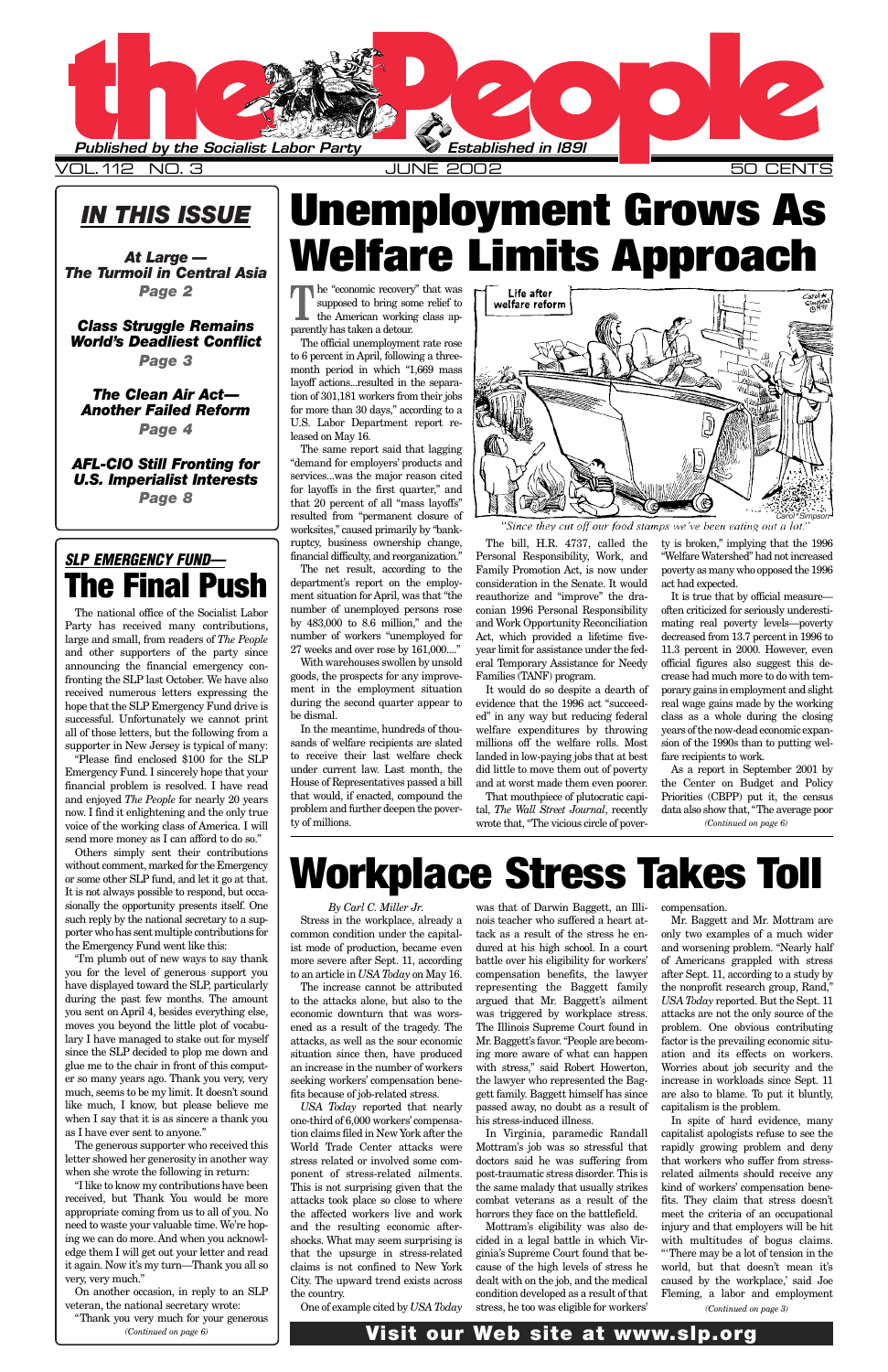JIHAD: THE RISE OF MILITANT IS-LAM IN CENTRAL ASIA, By Ahmed Rashid. Yale University Press, publisher, 2002; 269 pages. Please order from bookseller or publisher.

Ahmed Rashid, whose book *Tali-*<br>
ban was reviewed in these pages<br>
one year ago, now offers a paral*ban* was reviewed in these pages lel book that attempts to outline the emerging crisis in Central Asia.

As a Pakistani journalist who writes for *The Daily Telegraph* and *The Independent* in London, Rashid has acquired over the years an extensive familiarity with the entire region, as well as with the personalities and material interests that underlie the turbulence.

Rashid's thesis is that the Muslim fundamentalism threatening Central Asia with political and social upheavals is a result of widespread poverty and the oppressive character of at least four of the five Central Asian dictatorships. Those dictatorships have smothered discontent and taken punitive actions against dissenters. Such dissent, Rashid contends, has taken the form of radical Islam of both a pacifist and armed guerrilla character.

Rashid further contends that the West can change all of that by investing in the region through pipeline construction, and by promoting representative democratic government. Both are necessary to remove Central Asia from the current cycle of violence and warfare, in Rashid's view.

If the past is any indication of the future when it comes to benevolent capitalist investment, a contradiction in terms, Mr. Rashid is whistling into the wind. Indeed, in the closing paragraphs of his book he gives us a glimpse of what might be expected.

Rashid noted that, "Western policymakers have largely concentrated on two elements that they hoped would shore up stability in the region to the exclusion of other important factors: the building up of Central Asian armies to help them fight insurgency and the exploitation of energy resources...." The compulsions that shape policy are not only the military-industrial complex and their profit objectives, but the competitive advantages sought by Russia and China. Such is capitalism's future: ever a spiraling descent into conflict and war.

The cast of former Soviet apparatchiks now running things in Central Asia is largely blamed for the increasing threat of militant Islam. Rashid outlines them by country:

#### **AHMED RASHID**

![](_page_1_Picture_14.jpeg)

•Kyrgyzstan–Askar Akayev has been president since 1991 and has the reputation of being the least corrupt. He was the only one of the five former S.S.R. presidents who condemned the abortive coup against Mikhail Gorbachev in 1991 and was the only one who was not a former party apparatchik. Kyrgyzstan remains the poorest of the five states.

•Kazakhstan—Nursultan Nazarbayev has been president since 1991. His is an authoritarian, repressive regime that curries favors from both Russia and the United States. Chevron has developed a cozy relationship with Nazarbayev and his cronies. A U.S. congressman has noted that "Kazakhstan is the crown jewel of the region and is thus another likely target of Islamic extremist groups."

•Uzbekistan—Islam Karimov has been president since 1990 when he was elected by the Supreme Soviet. He now runs the most repressive of the regimes and presides over an annual production of 1.9 trillion cubic feet of natural gas.

•Turkmenistan—Saparmurad Niyazov, president since 1991, runs another dictatorial regime and presides over 106 billion cubic feet of natural gas and an estimated reserve of 6 billion barrels of oil.

•Tajikistan—Emomali Rahmonov has been president since 1994 and was reelected in 1999 for another seven-year term. Tajikistan was wracked by six years of devastating civil war, has suffered the loss of subsidies from Russia and has emerged as the most impoverished of the Central Asian countries where 80 percent of the population lives in crushing poverty.

Central Asia's historic ties to Russia and the former Soviet Union explain much about the political landscape of the region today. Stalin-era machinations compounded ethnic animosities by the arbitrary division of primarily tribal and nomadic areas into what are now the five republics. These political subdivisions made the area easier to control by pitting ethnic groups against each other while extracting wealth from the five Soviet republics created. Cotton, minerals, fertilizers, salt, agricultural products, oil, natural gas and numerous other products were drained from the economies of Central Asia, often creating monstrous environmental damage along with health problems and impoverishment. The degradation of the Aral Sea is largely a result of diverting water for the production of cotton in Kazakhstan. The pollution of the Caspian Sea came as a result of placing callous bureaucratic profitmaking ahead of human need

and safety of the natural environment. Rashid argues that Soviet leader Mikhail Gorbachev's liberalizing policies of *glasnost* and *perestroika* aroused widespread expectations among the Central Asian masses of a less oppressive and more prosperous future. Those expectations largely dissolved with the collapse of the U.S.S.R. and by an agreement among some of the former Soviet republics, under the tutelage of Russian President Boris Yeltsin, to form a new "Commonwealth of Independent States" that excluded the five Central Asian states. All five not only had come to lean heavily on Soviet Russia for economic and military support, they were utterly dependent upon it. Gorbachev had opened a "Pandora's Box" of expectations that neither he nor the Soviet Union were any longer around to fulfill. Russia and its newly organized "commonwealth" had arbitrarily cut the economic umbilical cord that tied Central Asia to Russia, and the five Central Asia states were left high and dry to deal with an insurmountable array of problems. Ultimately, Russia and the other CIS states reconsidered their original decision to keep out the Central Asian states,

**Read the Paper That's** In a Class by Itself. The Working Class. Read the People. the People **P.O. Box 218, Mountain View, CA 94042-0218** ❑ **\$2 for a 6-month subscription;** ❑ **\$5 for a 1-year sub** ❑ **\$11 for a 1-year sub by first-class mail** NAME PHONE ADDRESS APT.  $CITY$   $STATE$   $ZIP$ Make check/money order payable to *The People*. Allow 4–6 weeks for delivery.

but that has done little to bring economic improvements into the region and absolutely nothing to defuse the higher expectations Gorbachev stirred up during the waning days of the former U.S.S.R.

With the exception of those of Kyrgyzstan, the Communist Party bureaucrats of Central Asia had supported the abortive coup of August 1991, which aimed to save the Soviet Union by deposing Gorbachev, and they were left in a bind when the coup failed. After the collapse they each concentrated on consolidating their power.

Now the Central Asian states are beset with insurgencies that hope to capitalize on the poverty and oppression that has fed growing resentments against the bureaucratic holdovers from the Soviet era. Rashid documents the origins and activities of these Islamic-inspired rebels now being supplied and financed with Saudi money.

They are insurgent theocrats who want to establish a new caliphate led by a monarch who will rule, they imagine, like the Ottoman sultans of old.

The insurgency centers largely around Hizb-i-Islami, or IMU, a Turkestanibased guerrilla movement headed by Juma Namangani, an Uzbek and former Soviet paratrooper veteran of the Soviet Afghan debacle. Aside from a personal vendetta against Uzbekistan's dictator Karimov, Namangani's vision is to bring Islamic rule to all of Central Asia. Saudi money and support, drug transportation to Russia and Europe, and a "farm" in which he trains, indoctrinates and equips insurgents are all ingredients of his operations. Curiously enough, he has in the past been given protective transportation to various destinations by the Russian military despite the insurgency in Chechnya.

The 19th-century struggle for control of Central Asia between Russia and British colonialism was called the "Great Game." The "new Great Game" in Central Asia, as analysts call it, is a muddled one. Given the complex topography, political boundaries, ethnic mix and animosities it may also prove to be a very dangerous one. The danger is compounded by the 21st-century ruling-class rivalries now being played out, with the United States in the lead.

"The most corrupt regimes in the region—those of Azerbaijan, Kazakhstan and Turkmenistan—belong to the oil-rich nations," Rashid wrote. "The leaders of these countries received fat bonuses from U.S. oil companies, as well as trips abroad and expensive gifts...." "In fact," he adds, "Western oil company investments, by creating an extremely

wealthy, corrupt minority class, are breeding even greater social discontent."

*Jihad'*s value lies in the depth of detail and knowledge of the characters, personalities and a measure of historical background that Rashid brings to his subject. Its shortcomings lie in its limited perspective of the formative period of Soviet rule. One is left wondering about the decades of Soviet misrule that contributed to the current state.

Specifically, a reading of Lenin's "On the National and Colonial Question" deals, albeit briefly, with the Bolshevik attitude toward Central Asia. For example, Lenin stated:

"With regard to the more backward states and nations, in which feudal or patriarchal and patriarchal-peasant relations predominate it is particularly important to bear in mind:

"First, that all Communist parties must assist the bourgeois-democratic liberation movements in these countries....

"Second, the need to struggle against the clergy and other influential reactionary and medieval elements in backward countries;

"Third, the need to combat Pan-Islamism and similar trends which strive to combine the liberation movement against European and American imperialism with an attempt to strengthen the positions of the khans, landlords, mullahs, etc."

The last statement is particularly revealing. It sheds a far more penetrating view of the current insurgencies throughout not only Central Asia but in the Mideast itself.

Devoid of any working-class movement in these regions, the Islamists have opportunistically seized upon the obvious. Their opposition to imperialist exploitation is to supplant that with a harsh theocratic anachronism that favors homegrown exploiters, feudalists, capitalists and landowners. The bottom line for them is maintaining class rule under a quasi-religious cloak.

# **The Turmoil in Central Asia**

## *Do You Belong?*

Do you know what the SLP stands for? Do you understand the class struggle and why the SLP calls for an end of capitalism and of its system of wage labor? Do you understand why the SLP does not advocate reforms of capitalism, and why it calls upon workers to organize Socialist Industrial Unions?

If you have been reading *The People* steadily for a year or more, if you have read the literature recommended for beginning Socialists, and if you agree with the SLP's call for the political and economic unity of the working class, you may qualify for membership in the SLP. And if you qualify to be a member you probably should be a member.

For information on what membership entails, and how to apply for it, write to: SLP, P.O. Box 218, Mountain View, CA 94042- 0218. Ask for the SLP Membership Packet.

### at large

*By B.B.*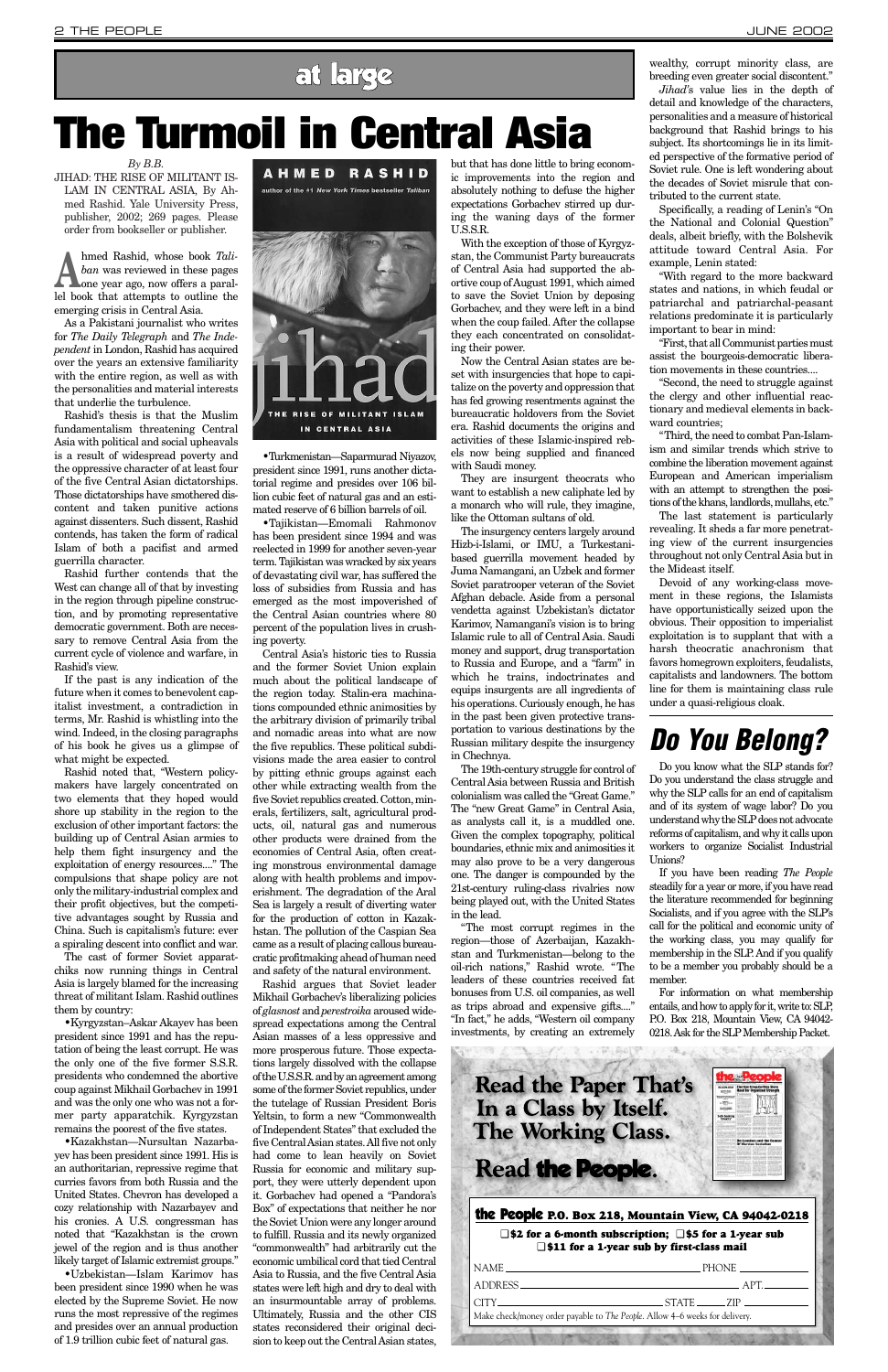**D**r. Jukka Takala is director of the International Labor Organization's SafeWork program. During International Labor Organization's SafeWork program. During a recent interview in *Labor Education*, an ILO publication, Takala estimated that more than 2 million workers die on the job every year.

Commenting on that statistic, *The Guardian*, a British newspaper, said: "The total is now three times the annual number of deaths in wars every year (650,000), or the equivalent of a Sept. 11 tragedy every day. It also exceeds deaths from alcohol and drug use combined."

In short—and while neither Dr. Takala nor *The Guardian* would put it this way—the irrepressible class struggle remains as the deadliest conflict of all. However, it may be even deadlier than *The Guardian* reported. For, as Dr. Takala conceded in his interview in *Labor Education*, "these are only conservative estimates...based on information collected 10 years ago...the actual number of people dying at work could be double this figure—so, well over 2 million."

We say "conceded" because neither Dr. Takala nor the institution he heads opposes the capitalist cause of the mayhem. This was underscored by the argument he offered on why remedial action should be taken to reduce the slaughter—it would cost less.

"The cost of doing nothing is actually much higher," he said. "We calculate that expenditure related to accidents and diseases represents the equivalent of 4 percent of the combined gross national product of all countries on this planet, or the equivalent of the total GNP of Africa, the Middle East (including oil-rich countries) and South Asia put together. So addressing the issues of health and safety at work could save a lot of resources and is in the interests of governments, companies and workers alike. It is in the interests of society as a whole."

Apart from 2–4 million work-related fatalities, however, Dr. Takala also estimates that 410 million workers are either injured or come down with workrelated ailments every year. He added that only 10 percent of these workingclass casualties of the class struggle in capitalistically developing countries are eligible "for compensation in case of occupational diseases or accidents," and he suggested that this does much to explain the prevalence of child labor in the developing world.

"The reasoning is simple: if the breadwinner dies[,] or is disabled for a short or longer period, the whole family...will suffer," he said. "And there are 410 million such cases annually."

Dr. Takala said that most workplace casualties occur in "the South," meaning that part of the world that is south of the industrially advanced countries of North America and Western Europe. "The rate of fatal accidents in developing Asia is four times higher than that of industrialized countries," he said. "In sub-Saharan Africa alone, we estimate that 125,000 work-related fatalities occur per year."

Generalizing on the reason for the disparity between the capitalistically developed North and the capitalistically developing South, Dr. Takala said that "one of the trends is that industrialized countries are exporting their hazards to developing countries," leaving "dirty and difficult jobs...to the South."

Casualties are higher in some industries than others, Dr. Takala said, and the worst appear to be agriculture, mining and construction.

"Today, agriculture is one of the three most hazardous industries, together with mining and construction, in both developing and industrialized countries," he said. "We estimate that out of a total of 350,000 fatal workplace accidents [in these industries] worldwide, some 170,000 casualties are among agricultural workers every year. Many of the world's 1.3 billion agricultural workers are seriously injured in workplace accidents involving machinery, or poisoned by pesticides and other agro-chemicals. That situation led the ILO to adopt a new convention on health and safety in agriculture last year. Mining, which is now less of a problem in industrialized countries, remains highly dangerous in the developing world. Mines in Asia or Africa are still very labor intensive, they do not use new machinery or equipment and many people still die in mining both from diseases and accidents."

Dr. Takala laments that most countries reject ILO labor conventions that recommend health and safety standards. Indeed, he as good as confessed that the ILO has failed in stemming the tide when he said:

"A key problem is that safety and health is not given a high priority in the international and national agenda....If people are left to die [or] to get disabled at work, where is the sense in the core labor standards?"

That's a good question, and one that not Takala, the ILO or the labor exploiting ruling classes of the "global economy" want to answer because the answer is that there is no sense to them at all.

Indeed, while most workplace deaths, injuries and illnesses today occur in the capitalistically developing "South," Dr. Takala also conceded that workers in the industrialized "North" still face serious workplace dangers. There is no shortage of "labor standards" or governments willing to enact them in those countries, which provide the very model that Dr. Takala wants "the South" to follow with his ILO "conventions." Yet, problems still abound in that part of the world.

Access *The People* online at http://www.slp.org. Send e-mail to: thepeople@igc.org.

Those problems stem not only from direct physical hazards, Dr. Takala said, but also from increased mental pressures associated with the modern workplace. A recent trend that has gained notice is the increase in job stress due to the pressure of intensified exploitation (euphemistically called "increased productivity") brought on by globalization and increased competition. This malady is worsened by other stress-inducing concerns, such as the ongoing introduction of new labor-displacing technology, downsizing, job insecurity and worsening working conditions.

The increased stress and high-pressure work environment are leading to more workplace violence, and Dr. Takala linked racial and sexual harassment to problems faced by workers in the modern, high-stress working environment.

One hundred years ago, when exposing the "labor leader" as the sycophant of capitalism in *Two Pages From Roman History*, Daniel De Leon said:

"It is not merely by the process of sponging up the wealth produced by the working class that the capitalist class undermines the health and life of the workingman. The capitalist class is not constructively or inferentially only a cannibal class. The roots of capitalism are literally watered with the blood of the proletariat. The fields of production—mills, shops, railroad beds, yards —are strewn with the limbs and fallen bodies of workingmen. Capitalist 'progress' is built upon the skulls and crossbones of its working-class victims. Obviously, in the interest of the working class is the tearing of the veil of hypocrisy with which the capitalist class seeks to conceal these deeds of mayhem and murder, and the giving to them the greatest publicity possible. What does the labor leader do? He aids in the act of concealment, and thereby lends direct support to the capitalist's reckless disregard for the safety of the workingman's limb and life."

That much, at least, has not changed. For its part, the ILO was created in 1919 by the Treaty of Versailles, the same treaty that formalized the end of World War I and established the League of Nations, the predecessor of the United Nations. Today the ILO describes itself as a "U.N. specialized agency which seeks the promotion of social justice and internationally recognized human and labor rights."

In truth, however, the League of Nations, the ILO and the U.N. were created to save international capitalism from itself. The League of Nations failed when, despite its best efforts, capitalism made one of its better known attempts at suicide, recorded by history as World War II. International capitalism survived the attempt and created the U.N. to replace the League of Nations. The ILO also survived its parent and was adopted by its offspring, the U.N. While the U.N.'s generalized concern is keeping the world's ruling classes from ripping each other to shreds as they compete for markets, sources of raw materials and spheres of influence, the ILO's "specialized" concern is keeping the world's ruling classes from destroying the working-class goose that lays the golden egg of profits. From what Dr. Takala had to say on that subject, however, the globalized slaughter of workers is on the rise. The Socialist Labor Party has proven repeatedly that the only logical solution is to rid ourselves of a system that puts profits ahead of the safety and welfare of human beings, and replace it with a socialist society where the health and well-being of its people will be the priority. Join the SLP and help us build a sane society.

*(Carl Miller contributed to this article.)*

ety—and the sooner the better. Socialist society will make the workplace as stress-free as humanly possible. Work will become a more pleasant and rewarding experience, and everything produced will go toward meeting the needs of society. Unemployment and poverty will become merely words in dictionaries and history books conjuring bad memories of the dark days when profit was the highest priority.

Study the program and principles of the Socialist Labor Party; if you agree, join us and help us build a better, brighter tomorrow.

*The People*

# **Class Struggle Remains World's Deadliest Conflict**

![](_page_2_Picture_10.jpeg)

![](_page_2_Picture_11.jpeg)

*The People* (ISSN-0199-350X), continuing the *Weekly People*, is published monthly by the Socialist Labor Party of America, 661 Kings Row, San Jose, CA 95112-2724.

lawyer in Miami," *USA Today* reported. Many experts believe that workloads, as well as stress loads, will remain heavy. The same article reported Meridian Resources, a career staffing firm, as estimating "that only 21 percent of companies plan to add employees this year, and 20 percent expect to make more cuts." As long as the profit system is at society's helm, stress and a laundry list of other ills will be the order of the day. It doesn't have to be this way; there is an alternative. The working class must begin a socialist reconstruction of soci-*(Continued from page 1)*

Periodicals postage paid at San Jose, CA 95101-7024. Postmaster: Send all address changes to *The People*, P.O. Box 218, Mountain View, CA 94042-0218. Communications: Business and editorial matters should be addressed to *The People*, P.O. Box 218, Mountain View, CA 94042-0218. Phone: (408) 280-7266. Fax: (408) 280-6964.

Production Staff: Donna Bills, Ken Boettcher, Robert Bills, acting editor.

Rates: (domestic and foreign): Single copy, 50 cents. Subscriptions: \$5 for one year; \$8 for two years; \$10 for three years. By firstclass mail, add \$6 per year. Bundle orders: 5- 100 copies, \$8 per 100; 101-500 copies, \$7 per 100; 501-1,000 copies, \$6 per 100; 1,001 or more copies, \$5 per 100. Foreign subscriptions: Payment by international money order in U.S. dollars.

# **. . . Workplace Stress**

### *Socialist Reconstruction of Society*

A speech delivered by Daniel De Leon in 1905 after the founding convention of the Industrial Workers of the World. This classic explains why workers must organize politically and industrially to abolish the capitalist system of wage exploitation and establish a socialist society.

### **80 pp.—\$1.50 postpaid**

**New York Labor News P.O. Box 218 Mountain View, CA 94042-0218**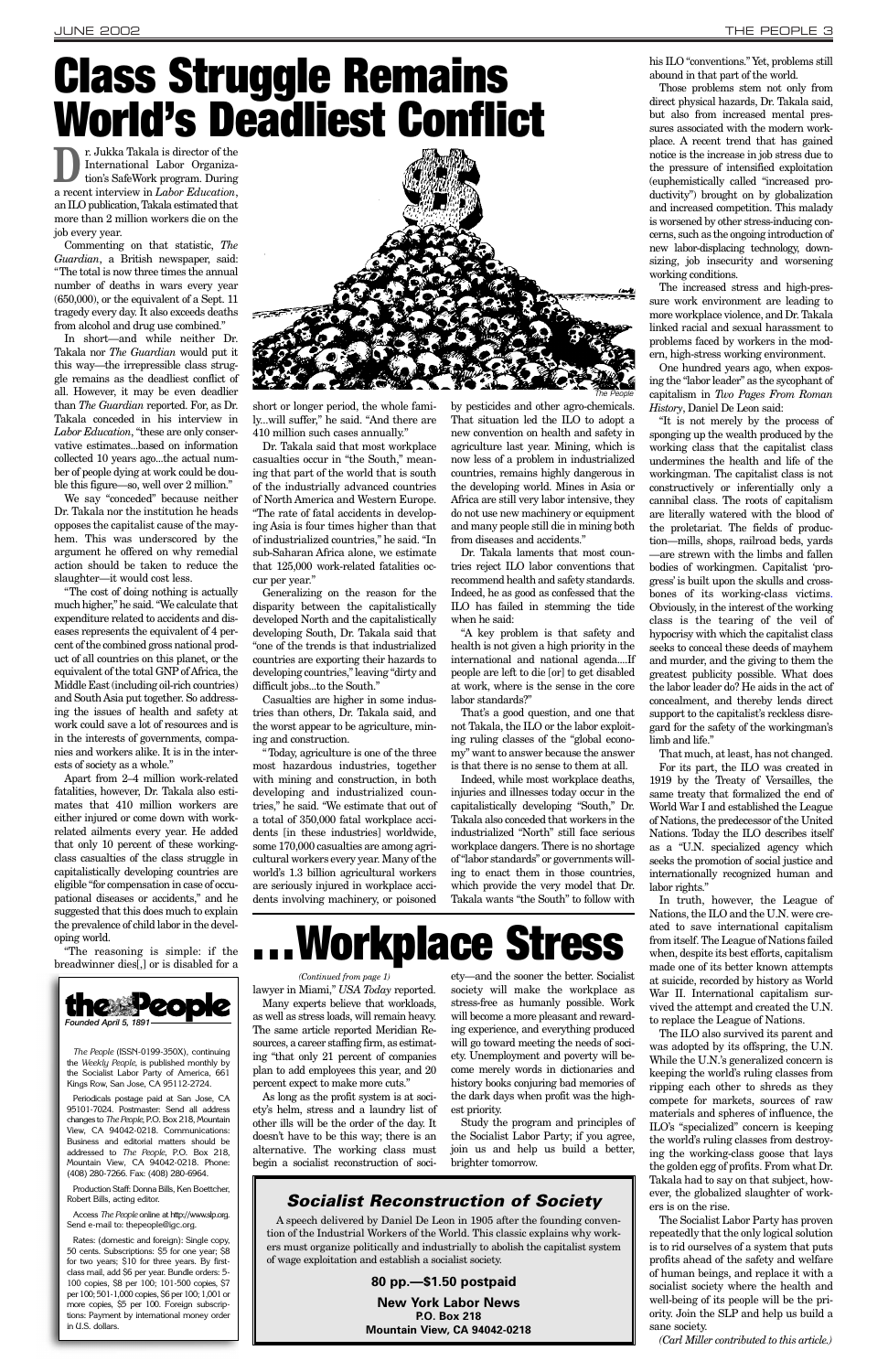The Bush administration has come under fire because of its so-called Clear Skies proposal, which aims at eliminating the "new source review" (NSR) provisions of the Clean Air Act of 1990.

The NSR provisions were designed to force companies operating older coalfired power plants, oil refineries and certain factories to comply with pollution standards set by the Clean Air Act of 1970. These older plants—some of which have been operating since the 1940s and 1950s—were exempted from compliance under the 1970 law, ostensibly on the theory that they would eventually be replaced by new plants subject to the stricter standards.

Whatever the theory, the immediate practical effect of the 1970 Clean Air Act was zilch, zero and nothing besides. It was supposed to be an improvement over the first air pollution law adopted in the 1950s and the Clean Air Act of 1963. However, any improvement in it was limited to the composition of its legalese and the industrial-sized loopholes it contained. Every major industrial source of air pollution in operation was automatically exempt. Any benefit that might come from the new law lay far in the future.

Environmentalists complained for years afterward that power companies in particular flagrantly violated the 1970 law's exemption provisions by expanding and upgrading older plants under the guise of "routine maintenance." Those complaints led eventually to the NSR amendments signed into law in 1990 by the outgoing president George H.W. Bush. They also led to a number of lawsuits by the Clinton administration aimed at forcing the owners of surreptitiously and illegally upgraded older plants to comply with the stricter emissions rules. Last year, however, the new Bush administration ordered a "reevaluation" of NSR provisions of the law by the Environmental Protection Agency (EPA) and directed the Justice Department not to pursue the pending lawsuits or to start new ones.

During the year 2000 presidential campaign, some of America's largest energy companies developed a program for priorities if the election should give them a friendly Republican president. Their chief goal was to weaken the air pollution rule that had cost their companies billions of dollars in either compli-

ance or litigation.

President Bush's election as president has loosed the intensive lobbying of these companies to undercut NSR investigations and enforcement. This lobbying is led by Southern Co., the nation's second-largest utility operator and a leading coal burner, and is supported by other energy companies that also are being sued by the government to clean up their plants and refineries.

These energy lobbyists are making a strong impact on the Bush administration, which has a number of former oil men running the U.S. government.

Chief lobbyist for the Southern Co. is Haley Barbour, former chairman of the Republican Party. Marc Racicot, its current chairman, is another Southern lobbyist. C. Boyden Gray, former counsel to the first President Bush, is also a lobbyist. All three have met frequently with administration officials urging less enforcement of the air pollution rule. A great number of energy producers,

apart from Southern, have joined this energy company onslaught against the Clean Air Act.

The Environmental Protection Agency is more vigorous in enforcing the Clean Air Act than the Energy Department and seems to oppose that department and the White House itself on this issue.

President Bush's new Clear Skies proposal, which he claims will reduce air pollution, is currently at odds with the stricter alternatives drawn up by his own EPA.

Study documents show that the EPA's proposal would have been far more effective and prompter in reducing air pollution than President Bush's more capitalist-friendly Clear Skies proposal.

The EPA wanted the total sulfur dioxide emitted nationally restricted to 2 million tons annually by the year 2010. Sulfur dioxide causes acid rain and other damage to the environment. President Bush rejected that EPA proposal and instead offered a level of 3 million tons by year 2018.

There is an obvious struggle going on between the EPAand the Energy Department, with the president favoring the views of the latter and wanting more lenient treatment of the energy companies, undoubtedly as a reward for their more than generous monetary contributions to the Republican Party.

The Bush Clear Skies plan would set certain limits for sulfur dioxide, mercury and nitrogen dioxide and then let energy plants with high emissions levels either introduce controls to reduce those emissions or else buy credits from plants that had lower emissions. This queer arrangement would just let the dirty plants remain dirty.

![](_page_3_Picture_3.jpeg)

The EPA's documentary study of its proposal to reduce pollution, which the current President Bush rejected out-ofhand, showed that the program in reducing pollution "would prevent at least 19,000 premature deaths, 12,000 new cases of chronic bronchitis and 17,000 hospitalizations and would save about \$154 billion in annual health care costs by 2020." (*The New York Times*, April 28)

By contrast, there is *no* comparable study for President Bush's Clear Skies proposal, no analysis of death or disease reduction, no detailed analysis of air quality under this plan.

The Clean Air Act has been in effect for 30 years and might have been more effective if strictly enforced and complied with by reluctant energy companies. But in many respects it has been a dismal failure, and Bush's Clear Skies proposal only underscores that failure. As Bradley M. Campbell, commissioner of the New Jersey Department of Environmental Protection, put it: "Whether it's a matter of intention or effect, this is a huge gift to the electric generating industry." Last December, the state's attorney general, Richard Blumenthal, said: "These laws have been on the books for more than 30 years, and the power companies have been violating them brazenly and blatantly, purposely and continuously." Some argue that things could be much worse without the Clean Air Act. When you consider that we have "progressed" from an air pollution problem to the threat of global warming, however, it is hard to escape the conclusion that the Clean Air Act is anything more than another failed reform.

![](_page_3_Picture_20.jpeg)

*—B.G.*

### **The Struggle for Existence** (*Daily People*, July 30, 1901)

What the struggle for existence has come to in this "best of social systems" and "happiest of countries" was exemplified in the recent Fosburgh trial in Pittsfield, Mass.

A man was dragged before a jury on an indictment of having murdered his sister. The trial brought forth not even a semblance of a hook on which to hang the charge that the accused was guilty. From beginning to end, the testimony was an insult to the understanding: it was contradictory, it was flimsy, it was irrelevant. So preposterous was the case presented by the prosecution, that it did not reach the jury, but was contumeliously thrown out by the trial judge.

Did the police that "worked up the case" not know what sort of a case they had? Did the grand jury that found the "true bill" not realize that, upon such evidence, almost anyone of themselves could be hauled up as the slayer of the girl? Finally, did the prosecuting attorney have no appreciation of the worthlessness of the testimony he was to present? Only upon the theory that, from the first to the last, every one of these is an idiot, can the hollowness of the Fosburgh case have escaped them. How, then, came they to handle it, pushing it until it was thrown out? Was it an instance of personal malice? There is no evidence of that. Was it an instance of unqualified perseverance? Yet again, no. It was a manifestation of the struggle for existence, of the lengths to which a social system will drive men when the lash of want or the fear of want amidst plenty is the spur for human exertion.

The police have to live; the prosecuting attorney has to live; their ramifications in the machinery of the state's criminal procedure, the grand jury, was willing to "give them a chance." A crime was committed in the Fosburgh mansion; burglars had invaded the house, been discovered and had fled after firing a shot that had killed a daughter of the house. The sleepy police, active and swaggering when the work is to crack the heads of workingmen on strike, felt their jobs endangered if the criminal or criminal escaped; too unfit for their work, which they use only as a means to a living without any sense of its responsibility, the culprits slipped through their fingers; unable to find the real criminal, they were willing to substitute an innocent man; and pounced upon the murdered girl's brother. The prosecuting attorney, partaking their fears in his own behalf, joined hands with the police. And thus the Fosburgh case was cooked up: a desperate attempt to immolate an innocent man on the altar of official pap-holderism.

It is not many years ago when a similar scheme was successfully put through in this city. Astreetwalker was found cut to pieces; the appearance of the corpse called to mind the feats of the mysterious and at that time active "Jack the Ripper" in London. Inspector of Police Byrnes, then under a cloud and since dropped from the force with disgrace, instantly pounced upon a certain miserable waif as the murderer, and the fellow though innocent was railroaded to the penitentiary for 15 years. His conviction was necessary to Byrnes and his adjutants, it gave them a glamour of "effectiveness," and under that they sailed along for a little while longer.

The Fosburgh case carries the evidence, of what the struggle for existence is leading to, to the highest pitch yet attained in point of deliberate, extensive and criminal planning.

## what is socialism?

## *Another Failed Reform*

## **On Dispensing 'Justice'**

*Small interests, as well as large, often explain the "course of justice" in capitalist society, as attested to by so many recently overturned criminal convictions.*

Socialism is the collective ownership by all the people of the factories, mills, mines, railroads, land and all other instruments of production. Socialism means production to satisfy human needs, not, as under capitalism, for sale and profit. Socialism means direct control and management of the industries and social services by the workers through a democratic government based on their nationwide economic organization.

Under socialism, all authority will originate from the workers, integrally united in Socialist Industrial Unions. In each workplace, the rank and file will elect whatever committees or representatives are needed to facilitate production. Within each shop or office division of a plant, the rank and file will participate directly in formulating and implementing all plans necessary for efficient operations.

Besides electing all necessary shop officers, the workers will also elect represen-

tatives to a local and national council of their industry or service—and to a central congress representing all the industries and services. This all-industrial congress will plan and coordinate production in all areas of the economy. All persons elected to any post in the socialist government, from the lowest to the highest level, will be directly accountable to the rank and file. They will be subject to removal at any time that a majority of those who elected them decide it is necessary.

Such a system would make possible the fullest democracy and freedom. It would be a society based on the most primary freedom—economic freedom.

For individuals, socialism means an end to economic insecurity and exploitation. It means workers cease to be commodities bought and sold on the labor market and forced to work as appendages to tools owned by someone else. It means a chance to develop all individual capacities and potentials within a free community of free individuals.

Socialism does not mean government or state ownership. It does not mean a state bureaucracy as in the former Soviet Union or China, with the working class oppressed by a new bureaucratic class. It does not mean a closed party-run system without democratic rights. It does not mean "nationalization," or "labor-management boards," or state capitalism of any kind. It means a complete end to all capitalist social relations.

To win the struggle for socialist freedom requires enormous efforts of organizational and educational work. It requires building a political party of socialism to contest the power of the capitalist class on the political field and to educate the majority of workers about the need for socialism. It requires building Socialist Industrial Union organizations to unite all workers in a classconscious industrial force and to prepare them to take, hold and operate the tools of production.

You are needed in the ranks of Socialists fighting for a better world. Find out more about the program and work of the Socialist Labor Party and join us to help make the promise of socialism a reality.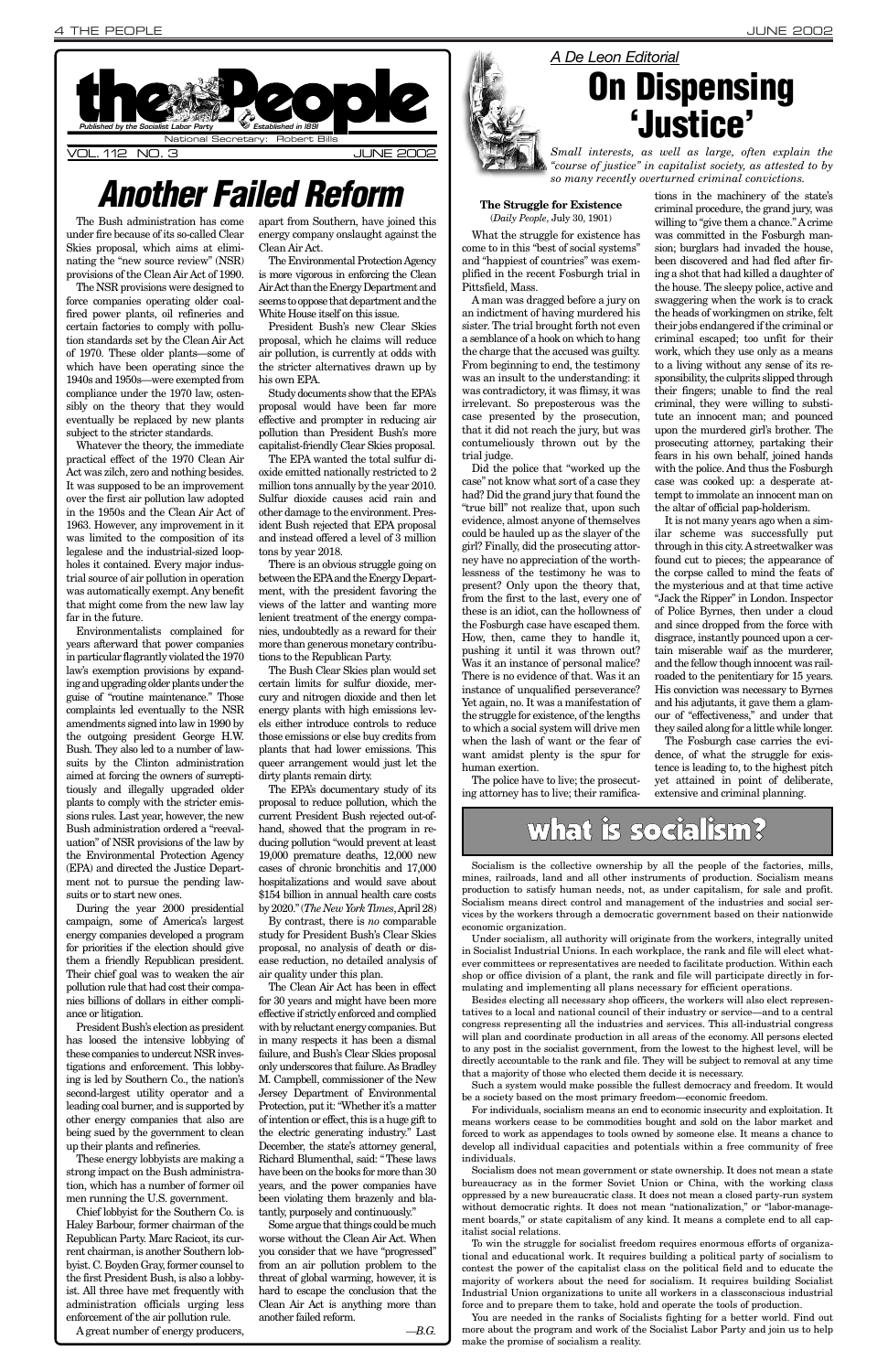Paterson, N.J., June 14—The notorious police judge James F. Carroll, of this city, whose highhanded stretchings of the law have come to be the talk of the country, put the finishing touch to his career as strike breaker for the silk capitalists on May 31, when he sentenced Rudolph Katz, organizer of the Industrial Workers of the World, to jail for six months for the heinous crime of picketing a struck shop. The arrest was made at Siff and Cohen's mill on Clay Street and at the direct instigation of Mr. Siff, a member of the firm. The police had been carrying on a most abominable and unwarranted campaign against the pickets at that mill, with the aforementioned Siff goading them on, and Katz decided to go on the picket line there and see just how far the police were going. He did not have long to wait. The patrol wagon was at the mill before the pickets went on duty, the police being there evidently with the intention of making arrests whether the peace was violated or not.

Katz spoke to several workers who passed along the walk to their work in unstruck shops and shook hands with some of them. Presently, a man whom Katz has known for some time but has not seen lately, came up and shook hands with the organizer. Katz asked him where he was working and he replied, "In Siff and Cohen's." He was told it was a struck shop and was asked to quit work but he refused to do so, and passed into the mill. Immediately, Mr. Siff, who was standing in the door, yelled out for the policeman to arrest Katz. Obeying, like dogs, the officers took Katz into custody. He was taken to the police station where he was placed in a cell until the recorder's court convened. He was then called to the bar and was represented by David Smith, an intelligent young lawyer, but without the experience of Ward and McGinnis, regular counsel for the union. Accordingly, Mr. Smith asked for postponement on the grounds that regular counsel could not be present. This "His Honor" refused, saying, in his own pretty (?) way that Katz was no better than anybody else and the trial would go on then and there.

Katz took the stand in his own behalf, saying that he had not exceeded the rights which the law allows in the matter of picketing and maintaining that his arrest had been purely to satisfy the Siff & Cohen Co., and that if the court convicted him it would be turning itself into a strike-breaking agency at the behest of the bosses.

The officer who arrested Katz testified that Katz was not blocking the walk or impeding traffic. Besides the testimony of the scab who was once Katz's friend and that of the officer who made the arrest a certain female scab, not noted for her chastity, testified that she was afraid of bodily harm when she saw Katz picketing. All who know Katz know that he is a man who would not start a physical encounter with anybody, let alone a woman, even if the principles of his organization did not deter him.

It was on such testimony, after refusing a postponement of trial to allow regular counsel to be present, and additional witnesses to be secured, that "Judge" Carroll sentenced Rudolph Katz to the Passaic County jail for six months. What a commentary upon our judicial system which allows ignorant politicians to be placed over intelligent and honest men, with almost arbitrary power to take away their liberties as citizens. And in this state of New Jersey after all the "progressive legislation of Gov. Wilson"! Katz is now in jail with Frank Young and they are busy reading scientific books and worthwhile fiction.

The powers that be have gone even farther than railroading peaceful pickets to jail. They unqualifiedly stopped all open air meetings of the IWW, but for a time allowed political meetings to be held. After a while, though, they arrested speakers of the Socialist Labor Party and the Socialist Party. The SP speaker was allowed to go and finish

## 25**5075100 years ago**

his meeting but the SLP men were held for trial and were later found guilty of "obstructing the street" (sic!) and sentence was suspended. Permits will now be granted at the discretion of the chief of police, John Bimson.

In reply to a set of resolutions adopted at a protest meeting held by the IWW and sent to him, Gov. Wilson says that he will look into the condition into which the lower courts of this city have fallen and endeavor to straighten things out. He states that he has already instructed the prosecutor of the pleas of Passaic Country to conduct an investigation. To date, however, nothing has been heard of it. It appears that Gov. Wilson has been receiving letters of protest from all over the country. Joseph F. Darling, of New York, a lawyer and single tax advocate, sent an open letter to the governor in which he denounced the Paterson authorities for smashing picketing and denying the right of free speech and public assembly.

Katz has been nominated for Congress from the Seventh New Jersey district by the Socialist Labor Party.

The national secretary of the IWW, Herman Richter, is in the city now, familiarizing himself with the situation.

The "I'm-a-Bummery" is spreading all kinds of rumors and misrepresentations over the town, but is meeting with very little success in befogging the workers' minds.

One conference has been held between a committee from the strikers and representatives of the silk capitalists. The bosses declared that they would settle on no other grounds than a three-loom system. The committee laughed at them and the strikers gave those terms the cold and stony stare.

### **RECORDER CARROLL, THE 'MAN FRIDAY' OF THE SIFF AND COHEN CO., SEN-TENCES GEB MEMBER RUDOLPH KATZ TO SIX MONTHS JAIL FOR PICKETING—GOV.** WILSON GETS MANY LETTERS OF PROTEST. PROMISES INVESTIGATION

Resolutions adopted at a mass meeting of the IWW on May 24, calling upon the AFL Loomfixers' and Twisters' Association to withdraw its men from the struck shops, were sent to that union. So far, there has been no compliance with the request. It will be remembered that this is the "union" which scabbed on the Doherty strikers a few months ago.

A call has come from the strikers in Perth Amboy, N.J., to the IWW to take charge of things there. Caleb Harrison has been sent. The strike in Perth Amboy is assuming the dimensions of a general strike. About 3,000 workers are out, 1,500 of whom are women. The American Smelting Co., the Atlantic Terra Cotta Co., Pardee Tile Works, Barber Asphalt Co., are some of the places struck. Alarger number of women tobacco workers are out also.

Several men have been killed and many wounded by hired deputies since the strike began. The companies are howling for the militia but the authorities refuse to ask the governor to send troops as the fault lies with the companies' thugs.

R.H.P.

### **Strike Silences Vocal Teachers!**

(*Weekly People*, June 14, 1952)

Columbia University broke the strike of its cafeteria workers on May 2.

On May 27, Murray Kempton of the *New York Post* conducted a telephone poll of Columbia professors on their university's strikebreaking.

Prof. George S. Counts, past president of the AFL teachers' union, said: "I've just been so busy I haven't done anything to find out about it."

Prof. Paul Brissenden, author of *The IWW—A Study of American Syndicalism*, said: "I wasn't close enough to it [the strike] to be entitled to an opinion."

Prof. Bernhard Stern, who has frequently fronted for the Stalinists, said: "Offhand, I have no comment."

Prof. Henry Steel Commager, the historian, said: "I haven't any opinion I'd care to publish."

The trained observers and analysts of Columbia were less than observant and analytical when a strike occurred under their very noses.

An exception may be noted. Prof. Commager's quoted statement did not express his full views. Mr. Kempton wrote: "I feel impelled to abandon ethics for the moment and present a rough, unauthorized summary of his private views of the Columbia strike. Prof. Commager believes that the strike was a political attempt to embarrass Gen. Eisenhower [president of Columbia University] and that susceptible young men should be careful to look below the surface of these things."

One thing "below the surface," but so far that Commager couldn't see it, was that Columbia's cafeteria workers were and are badly exploited, even by capitalist standards. Married men with families get take-home pay of \$33 a week. The "objective" Prof. Commager evidently believes that the workers should keep silent about their exploitation in order to avoid hurting Eisenhower's chance for the presidency of the United States.

### **The End of the Boer War**

(*Weekly People*, June 14, 1902)

Once more is modern capitalism triumphant. Once more has huge colonial concentration superseded petty national isolation. The Boers, having collected the "price that staggered humanity," have accepted Britain's terms and practically consented to absorption and annihilation. Unable to withstand the military power of the forces that, economically, have been sapping the integrity of their republics for years, the Boers have concluded peace on such terms as their conquerors saw fit to offer.

Henceforth the medieval republics of the Boers will be part of a South African empire dominated and directed by modern capitalism as practiced by Great Britain. Henceforth their medieval institutions will be impregnated with modern capitalist principles. Their church, state, government, thought will undergo the revolution which modern capitalist conditions have long demanded of them. Their mines, with their advanced capitalist development, will more likely dom-

inate their fields, with their medieval agriculture.

#### \*\*\*\*\*

This triumph of modern capitalism was easily foreseen. Small nations, medieval in their structure and life, can no more resist the power of large nations, capitalist in their organization and purpose, than can petty industries, medieval in character, survive the competition of large industries that are modern in form and ramifications.

The tendency of the age is toward combination and concentration, economically and politically. It is inevitable, much as we may regret its harsh features. There is but one thing to do in the premises and that is to conform ourselves to this tendency. It will lead to socialism, nationally and internationally; and in this, not in the attempted frustration of this tendency, lies the hope of the race.

Thus, in the long run, every triumph of capitalism of this character becomes a triumph for socialism.

## *A PAGE FROM WORKING-CLASS HISTORY* **The Paterson Silk Workers' Strikes of 1911–1912**

*The following article from the* Industrial Union News *of July 1912 is the fifth in a series of reports on the Paterson silk workers' strikes of 1911–1912. The* Industrial Union News *was the official monthly newspaper of the "Detroit IWW." Its reports from the scene were written by Russell H. Palmer. An introduction giving background to the strikes and their causes appeared in our February issue. The series will conclude with an epilogue on the significance of the strikes and the organization that conducted them.*

*—Editor*

## FROM THE NEW JERSEY STRIKE ZONE

**WORKERS' POLITICAL RIGHTS VIOLATED—DENIED RIGHT TO PICKET—DENIED RIGHT TO FREE SPEECH AND PEACEFUL ASSEMBLY** \_\_\_\_\_\_\_\_\_\_\_\_\_\_

### **AFL Loomfixers and Twisters continue to scab on the IWW— H. Richter, Gen. Sec'y-Treasurer IWW, in Paterson**

and a study in revolutionary strategy and tactics. Contains also the famous "Ten Canons of the Proletarian Revolution."

### 100th Anniversary: 1902–2002An analysis of TWO PAGES FROM the so-called labor leader, or "labor lieutenant of the capitalist class," and a comparison with the ancient Roman plebs leader. A masterpiece of social portraiture

![](_page_4_Picture_50.jpeg)

120 pp. — \$3.50 postpaid **New York Labor News P.O. Box 218 Mountain View, CA 94042-0218**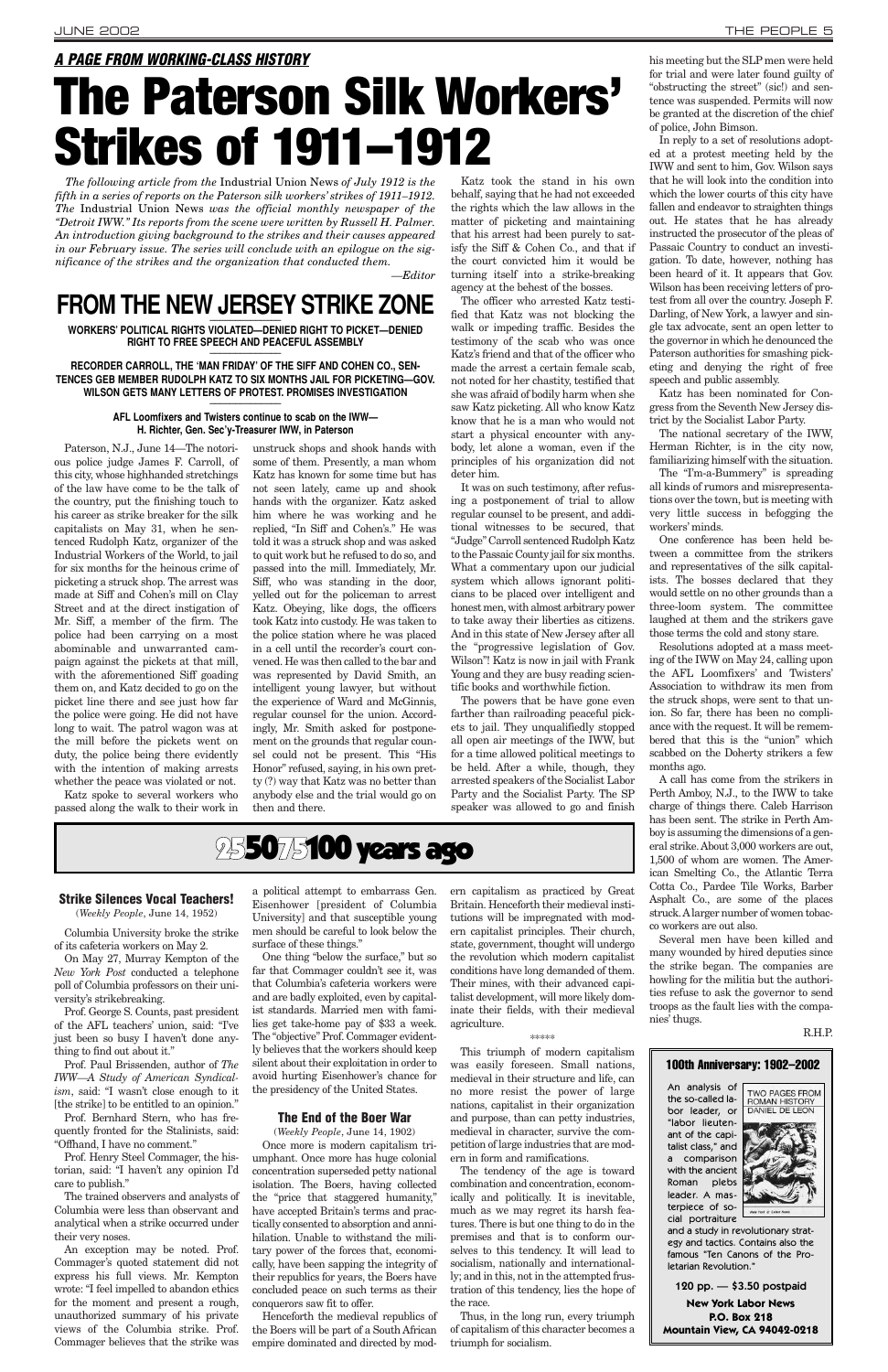(April 12–May 17) *SLP Emergency Fund* Section San Francisco Bay Area (\$1,738): Jennie Seekford \$1,000; section treasury \$300; \$100 each Dale Birum, Bruce Cozzini "In memory of Louis Fisher"; Steve Littleton \$75; LouisLipcon "In honor of Jennie Seekford" \$50; \$25 each Marty Radov, Jill Campbell, Robert & Donna Bills; William Kelley \$20; Katy Bills \$10; Diane Secor \$5; Frank & Mary Prince \$3.

Joan M. Davis \$1,200; \$1,000 each Joseph McCabe, Irene Schelin; Anonymous \$500; \$200 each Gerald M. Lucas, Joseph Bregni, Chris Dobreff; Thomas Klepper \$112; Anonymous \$104; Jack Platt \$100; Section Cook County, Ill., \$85.32; Bill Conklin \$55; \$50 each Frank W. Bell, Robert Ormsby, Tony Marsella; Jim Plant \$40; R.E. Langh \$30; George E. Gray \$26; \$25 each John Hagerty,

Paul Putz, Margaret Kay, Robb Angelo, Rosemary & John Gale, J. Blessington, Joseph T. Longo; Marshall G. Soura \$24; \$20 each Irwin Hunsher, Juliette Jackson "In memory of Faye Banks," Marvin Ronis, Tom Dooley, Daniel Goodsaid, Richard Vobornik, Robert Varone; \$10 each Richard F. Mack, Frank Rudolph, Diane Lorraine Poole, David Brian Lazarus; David P. Mohle \$9; David Melamed "In memory of Genevieve Gunderson" \$8; Paul Putz \$6.50; Alex Iwasa \$5.60; Karl Piepenburg \$5 Don Patrick \$4; Craig L. Kysar \$1. Total: \$7,158.42

### *SLP Sustainer Fund*

Michael Preston \$600; Robert P. Burns \$150; Section Wayne County, Mich. (\$105): section \$100, A. Sim \$5; \$100 each Chris Dobreff, Bernard Bortnick, Karl Heck; Carl C. Miller Jr. \$70; Frank & Margaret Roemhild \$25; George E. Gray \$20; Chris Faatz \$10. Total: \$1,280.00

*Press Security Fund*

\$100 each Harvey K. Fuller, Alan Taylor, David Wurdeman "In memory of Etta Wurdeman"; Michael Preston \$25; \$10 each Charles Wolfsfeld, Dora Ruggiero, Edward L. Kochian; James R. Dyer \$5.

Total: \$360.00

### *Leaflet Fund*

Joseph J. Frank \$10; John S. Gale \$8; \$1 each Heidi Hoyt, Walter K. Bagnick. Total: \$20.00

*Christmas Box* Marshall G. Soura \$12. (Total)

### **Socialist Labor Party**

*Financial Summary* (April 2002)

| Expenses  \$13,288.15 |          |
|-----------------------|----------|
|                       |          |
|                       |          |
| 2002 Surplus          | 9,487.70 |

Measurements of the "poverty gap," which the CBPP report defines as "the amount by which the incomes of all [officially] poor people fall below the poverty line," reinforce the view that the 1996 act deepened the poverty and misery of the poorest members of the working class. "The poverty gap in 2000 was only one percent smaller than the \$67.1 billion poverty gap in 1995, despite the fact that the number of people in poverty was 13 percent lower in 2000 than in 1995," said the report.

The total effect of kicking millions off the welfare rolls and leaving them at the mercy of capitalism's wildly fluctuating labor market—a market that is ever diminishing in size relative to the total population—may not become clear until later this year.

Under the present provisions of TANF, as another CBPP report observes, "half of the families receiving assistance...must be engaged in some kind of work-related activity for at least 30 hours per week." Moreover, it notes, "the general rule is that no family may receive federally funded assistance for longer than five years." Hundreds of thousands, if not millions, of recipients are therefore only now reaching their fifth and final year of "benefits."

"States are allowed to use... TANF dollars to extend time limits, but only so long as no more than 20 percent of the caseload has exhausted the five-year limit," the CBPP report says. According to the CBPP report, "about 20" states established lifetime benefit limits of less than five years. Many extended those limits. Ben-

efit limits for at least 30 states are spending. thus only this year coming into effect.

In California, for example, according to a Department of Social Services count cited by the *San Jose Mercury News*, "more than 114,000 adults" will receive their last welfare assistance check by Dec. 31, when they will be permanently dropped from the rolls. More than half are employed, but make so little that they qualify for welfare assistance. California, unlike many other states, will continue assistance to children of these adults "until they are 18 or graduate from high school, whichever comes later"—but the cuts will drop family income by an average of \$130 a month. "To parents already making choices between food and rent, the cuts will have an impact," observes the *Mercury News*.

**Discussion Meeting — Section** San Francisco Bay Area will hold a discussion meeting on Saturday, June 1, 4–6 p.m., at the Rockridge Branch Library, 5366 College Ave., (corner of College & Manila streets), Oakland. Moderator: Frank Prince. Title: "What Price Terrorism 'Til the End of Capitalism?"

That impact will come at a time when the working class generally is experiencing worsening hardship, with the official unemployment rate expected to rise to at least 6.2 percent in 2002.

### **Socialist Labor Party • P.O. Box 218 • Mountain View, CA 94042-0218** Please send a free copy of *Steps You Can Take* to: YOUR NAME

It is at this grim juncture that Congress and the Bush administration are bending every effort to further stiffen the requirements for TANF aid. H.R. 4737 would increase the required share of welfare recipients who work to 70 percent in 2007, and raise the work requirement itself to a full 40 hours per week, with no more than 16 hours a week spent in a rehabilitation or educational program. Those unable to meet these new requirements would be tossed off the rolls, left to compete with a growing army of far more skilled workers recently laid off as a result of the economic recession. The bill would also grant the executive branch "superwaiver" authority to allow governors of some states the "flexibility" to cut *state* assistance

This is my contribution of  $$$  for the SLP Emergency Fund. (Make checks/money orders payable to SLP.)

|  | I pledge \$ <sub>—</sub> |  | (data). |
|--|--------------------------|--|---------|
|--|--------------------------|--|---------|

person fell further below the poverty line in 1999 and 2000 than in any other year on record; these data are available back to 1979." *(Continued from page 1)*

Clearly, the "success" of welfare reform for the political henchmen of the capitalist class in Washington consists first and foremost in the number of welfare caseloads dropped and the total expense saved by the capitalist class that pays for the political state. While they still mouth platitudes about bolstering personal responsibility and pride and reducing poverty, their actions speak louder than their words.

These partisans are instinctively if not cognitively aware that welfare was never intended to do anything more than to manage poverty in the interests of bolstering capitalist rule. Franklin Roosevelt, with the deepening Great Depression producing massive unemployment and social unrest that threatened the very existence of capitalism as a backdrop, declared the welfare reforms that established the basis of the present welfare system to be, not efforts to reduce poverty, but to "save our system, the capitalist system."

Today's backdrop of a disorganized working class that has failed so far to formulate any collective response to their increasing hardship under capitalism provides little impetus for Rooseveltian reforms, which threw the working class a few more bones to keep them quiet. The political partisans of capitalism recognize this, and are pushing for even smaller expenses on welfare while the pushing is good.

The "economic recovery" that was supposed to bring some relief to the American working class not only appears to have taken a detour, but may soon have its place taken by yet another of capitalism's recurring economic crises. *—K.B.*

# **. Welfare Limits Approach**

*Please send me free information on socialism.*

| NAME <b>NAME</b>                                                        |  |
|-------------------------------------------------------------------------|--|
|                                                                         |  |
| CITY STATE ZIP                                                          |  |
| Socialist Labor Party, P.O. Box 218, Mountain View, CA 94042-0218 06/02 |  |

## **Emergency Fund**

with the same selfless generosity that you have we would scale the top in no time at all. Let's hope that many more friends and supporters of the SLPwill soon step forward to emulate your example. I am confident that they will."

contribution of \$500.00 for the SLP Emergency Fund. I know that a receipt has already been sent, but I wanted to add a personal word of thanks in response to your generosity and the concern it reflects for the SLP and its future. We still *(Continued from page 1)*

And they have...

have a mountain to climb, as the saying goes, but we are slowly making our way upward. If every member and supporter of the SLP responded to the Emergency Fund contributions to SLP funds—near-Since the Emergency Fund was started last October, the SLP has received over \$90,400, nearly \$54,500 of which came as direct final push. this issue.

ly equal to the party's entire income from all sources last year.

If the members and supporters of the SLP continue to respond to the Emergency Fund appeal as they have until now we should soon see some light coming from the end of the dark tunnel we have been traveling through.

Now is the time to dig in for the

Please use the coupon printed in

### **CALIFORNIA Oakland**

**Activities notices must be received by the Friday preceding the third Wednesday of the month. OREGON Portland**

### **OHIO**

## **North Royalton**

**Discussion & Social—**Section

Cleveland will hold a discussion and social on Sunday, June 30, 1:30 p.m., at the Burns resicall 440-237-7933.

dence, 9626 York Rd., N. Royalton. For more information

**Discussion Meetings —** Section Portland holds discussion meetings every second Saturday of the month. Meetings are usually held at the Central Library, but the exact time varies. For more information please call Sid at 503- 226-2881 or visit our Web site at http://slp.pdx.home.mindspring.c om. The general public is invited.

### **TEXAS**

### **Houston**

**Discussion Meetings —** Section Houston holds discussion meetings the last Saturday of the month at the Houston Public Library, Franklin Branch, 6440 W. Bellfort, southwest Houston. The time of the meetings varies. Those interested please call 713-721-9296, email houstonslp@ev1.net or visit the section's Web site at http://houstonslp.tripod.com.

# **Steps You Can Take...**

You can help provide for the long-term financial security of *The People* by including a properly worded provision in your Will or by making some other financial arrangement through your bank. Write to the Socialist Labor Party, publisher of *The People*, for a free copy of the booklet, *Steps You Can Take*. Use this coupon.

![](_page_5_Figure_31.jpeg)

![](_page_5_Picture_32.jpeg)

### SLP • P.O. BOX 218 • MTN. VIEW, CA 94042-0218

**Help Break Our Chains!**

**Support the**

**Socialist**

### **Labor Party** *Emergency Fund!*

|                                                                                                                                                                 |  | _STATE ___ ZIP_ |  |  |  |
|-----------------------------------------------------------------------------------------------------------------------------------------------------------------|--|-----------------|--|--|--|
| Acknowledgments will be made in The People. Please indicate if a receipt is<br>desired: $\Box$ Yes $\Box$ No. (Political contributions are not tax deductible.) |  |                 |  |  |  |

## **Funds**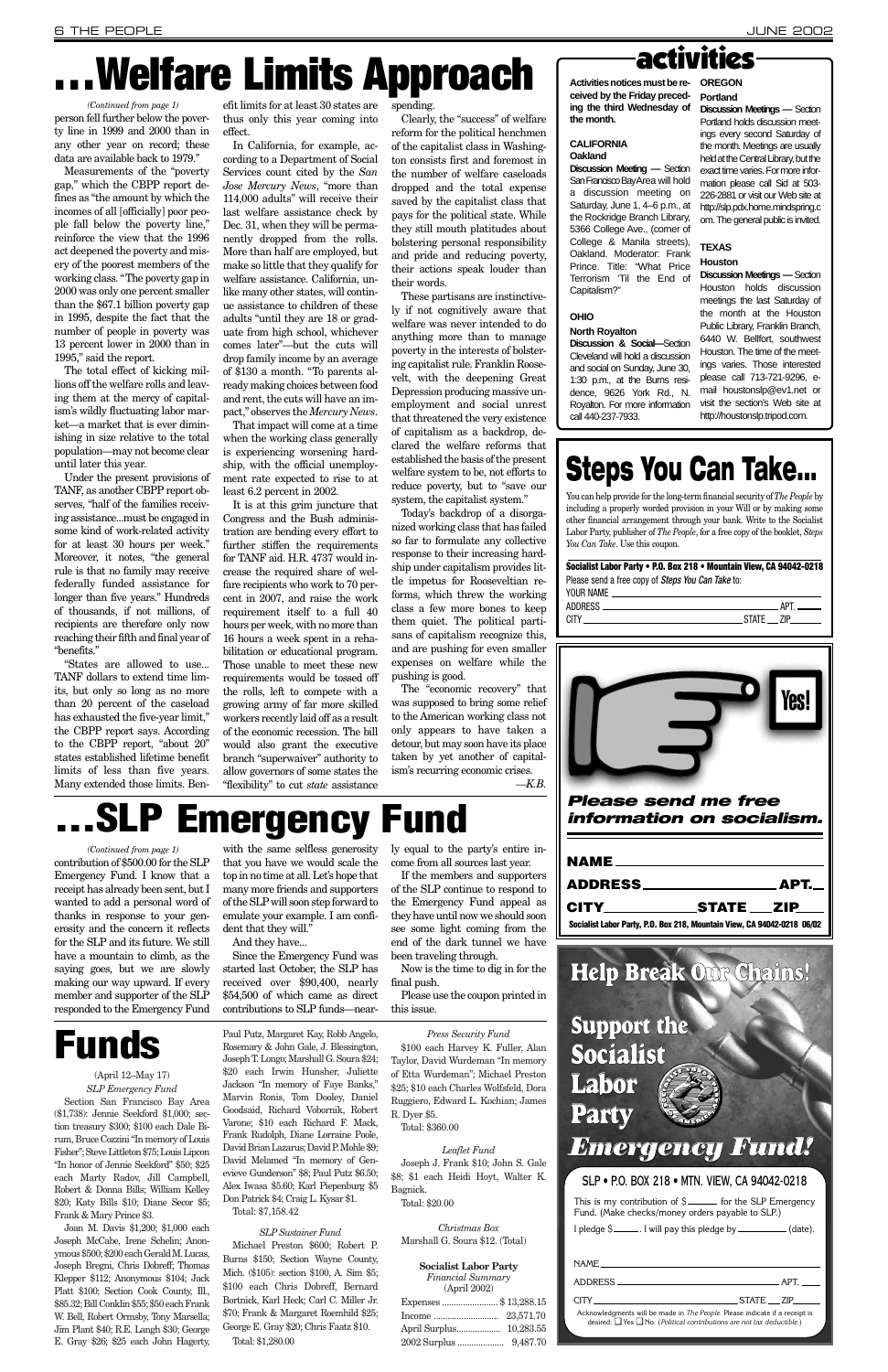*Did Marx say the socialist revolution would come first in an economically advanced country? What was his reasoning?*

Marx did, indeed, state that the socialist revolution would come first in an industrialized nation. He based his reasoning on the fact that socialized production—i.e., production that is highly organized and in which there is a high degree of division of labor—is a prerequisite for socialism. Marx regarded it as the historic task of capitalism to transform scattered, individual production into large-scale capitalist production, and scattered, individual property into large aggregates of capitalist property. Only when social production had reached this higher stage would it be possible and practicable for the workers to take it over and manage it.

Marx set forth his postulation in a resolution dated Jan. 1, 1870, that he drafted for the General Council of the International Workingmen's Association, which was addressed to the Federal Council of Romance in Switzerland, saying:

"Although the revolutionary initiative will probably come from France, England alone can serve as the lever of a serious economic revolution. It is the only country where there are no more peasants and where property in land is concentrated in a few hands. It is the only country where the capitalist form—that is to say, combined labor on a large scale under capitalist employers has invaded practically the whole of production. It is the only country where the great majority of the population consists of wage laborers. It is the only country where the class struggle and the organization of the working class through the trade unions has acquired a certain degree of maturity and universality. As a result of its dominating position in the world market, it is the only country where every revolution in its economic conditions must

react directly on the entire world. If this country is the classic seat of landlordism and capitalism, by virtue of that fact it is also here that the material conditions of their destruction are most highly developed....

"The English have all the material requisites necessary for the social revolution."

The perceptive reader will, of course, apply Marx's reasoning to the present. The expectation that the "revolutionary initiative will probably come from France," was correct in 1870 (the Paris Commune came in 1871), but would obviously be incorrect today. But all that England was to the world of 1870, the United States is to the world of today. The only exception is that it is not the "classic seat of landlordism" in the sense that England was. But land as well as capital in the United States is concentrated in ownership. Production is thoroughly

*Since the following article was written, the trial on which it reports came to an unexpected early end when, on May 6, the Andersen ac-counting firm agreed to pay \$217 million in damages. A large portion of that—\$41 million—is scheduled to go to lawyers and \$176 million to defrauded investors, most of whom are elderly. The Baptist Foundation's law firm had already agreed to pay \$21 million, of which \$18 million is supposed to go to the defrauded investors. If all the payments are made, which is far from certain considering the perilous financial situation of the Andersen firm, the sum will amount to only a portion of what was owed to each investor when the Arizona attorney general's office closed the foundation down in 1999. As the trial got under way in late April,* The Wall Street Journal *reported that, "For the plaintiffs, who lost hundreds of millions of dollars they invested in the Baptist Foundation, there is substantial doubt that they will be able to collect much money even if they do obtain a large verdict." On May 6, the Arthur Andersen firm paid \$11.2 million, according to a report in* The New York Times*, and monthly payments of \$10 million through October are supposed to follow. With what the Baptist Foundation's law firm previously agreed to pay—and, again, assuming it is paid—the payments "would cover more than half the estimated \$350 million lost by investors...."* 

*By B.G.*

A sordid bankruptcy trial in Arizona pits the Baptist Foundation of Arizona (BFA) against its accounting firm, with each accusing the other of fraud.

In November of 1999, the bankruptcy filing of the Baptist Foundation of Arizona revealed that capitalist greed had infected not only such scandal-ridden organizations as Enron and the Arthur Andersen accounting firm, but also some religious organizations not shy about wading through the same moral morass as their secular counterparts. Now that the case is under way, the truth is coming out in all its venal details.

SLP, P.O. Box 105, Sloansville, NY 12160- 0105.

SLP, P.O. Box 642, Skokie, IL 60076-0642.

> This Baptist foundation was a getrich-quick scheme that enticed innocent investors, many of them elderly and retired, to entrust their life savings to the organization, which promised interest rates up to 15 percent. Any sophisticated person wise to

the ways of the world knows that if a proposition looks and sounds too good to be true, it *is* too good to be true. Let the buyer beware!

Unfortunately, most of the investors were trusting souls who placed utter confidence in anything that was churchly, without a thought that religious organizations are sometimes run by incompetents and scoundrels. Many of the investors seemed to know that the Baptist Foundation of Arizona was an investment organization that was not federally insured, but were lulled by the organization's ongoing claim: "We are Godly insured."

The truth is that the Baptist Foundation of Arizona was what is known as a Ponzi scheme—that is, an "investment" organization without solid, ongoing financial backing, but one that will use income from later investors to pay off earlier investors and that will use all sorts of devious financial finagling to stay afloat until the house of cards finally comes crashing down.

The BFA used money from investors to invest in real estate, promising high profits. With the decline of Arizona's real estate market, the BFA management found a way around that unpleasant fact by establishing shell corporations to purchase real estate from the Baptist Foundation at greatly exaggerated prices. The foundation itself lent the money to these fraudulent corporations to make the purchases. It all amounted to an elaborate shell game, which eventually was bound to implode.

When the Baptist Foundation came crashing down in 1999, it was \$570 million in debt to 11,000 mostly elderly investors.

Guess who was the auditor for the Baptist Foundation of Arizona? None other than Arthur Andersen LLP.

Now the Baptist Foundation's liquidation trust is suing the Andersen auditing company. John P. Coffey, the lead attorney for the liquidation trust, claims that it is Andersen that is at fault because it went "from being a negligent auditor to being complicit in the fraud." Andersen's lead lawyer, Don Martin, disagrees and says that it is unfair that Andersen is being sued because his company was also a victim of the fraud.

Both incompetent organizations are pointing fingers at each other. For years, certain insiders had

tried to warn Andersen about the questionable activity of the Baptist Foundation. In February 1997, Karen Paetz, a former foundation accountant, warned the manager of Andersen who had been designated to oversee the BFA audits that the foundation's books "were cooked," or fraudulent. Andersen did nothing.

In 1998, Deeann Griebel, who was a financial planner and a certified public accountant in Mesa, Ariz., had investigated BFA's financial status at the request of a client. She found that one of the Baptist Foundation's affiliates had a huge negative net worth of more than \$100 million. Griebel then notified both Andersen's Phoenix office and its Chicago headquarters that the foundation was out of funds, bankrupt, and that Ander-sen should withdraw its favorable accounting opinion.

Andersen did nothing of the sort and never even bothered to return Griebel's telephone calls.

Not only is Andersen claiming that it, too, was fooled by the foundation's executives, many of whom have already pleaded guilty to fraud or racketeering or are presently awaiting trial, but is looking around for others to blame, such as the Arizona attorney general's office and state regulators, that had received consumer complaints about BFAbut did nothing at the time. These Arizona agencies, in turn, excuse themselves by saying that those complaints at the time were not factual enough.

So far, none of these incompetent entities has sought to blame God for the disaster.

The Arizona state attorney general is now jumping into action—better late than never—and has a separate lawsuit against Andersen to collect money for investors and to revoke Andersen's state license.

What better example is there that capitalism corrupts all that it touches? Supposedly reputable or-ganizations can be caught up in the rush to wealth and, in their intense desire to succeed, can be drawn willingly into the worst aspects of capitalism, resorting to fraud and deviousness to prop up a bubble institution whose downfall brings misery to the many whose trust has been betrayed. The crime in this instance was theft, contemptible theft under the guise of godly benevolence. Unfortunately, just another capitalist scandal!

### **USA NATIONAL OFFICE**

SLP, PO Box 218, Mtn. View, CA 94042-0218; (408) 280-7266; fax (408) 280-6964; e-mail: socialists@slp.org; Web site: www.slp.org.

### **ALBANY, N.Y.**

### **CHICAGO**

### **CLEVELAND**

Robert Burns, 9626 York Rd., N. Royalton, OH 44133. Call (440) 237- 7933. E-mail: j.oneil@ worldnet.att.net.

#### **CORPUS CHRISTI, TEX.**

Call (512) 991-0287.

### directory **MINNEAPOLIS**

### **DALLAS**

Call Bernie at (972) 458- 2253.

#### **DULUTH** For information, call Rudy Gustafson at (218) 728- 3110.

**EASTERN MASS.** Call (781) 444-3576.

### **HOUSTON**

Call (713) 721-9296. Web site: http://houstonslp.tripod.com. Email:houstonSLP@ ev1.net.

### **HUNTER COLLEGE, NYC**

HunterSLP@aol.com **LONG ISLAND, N.Y.**

LongIslandSLP@yahoo.com.

**MIDDLETOWN, CT** SLP, 506 Hunting Hill Ave., Middletown, CT 06457. Call (860) 347-

4003.

**MILWAUKEE** SLP, 1563 W. Rogers St., Milwaukee, WI 53204- 3721. Call (414) 672-2185. E-mail: milwaukeeslp @

webtv.net.

**NEW LONDON, CT** SLP, 3 Jodry St., Quaker Hill, CT 06375. Call (203) 447-9897. **NEW YORK CITY** Call (516) 829-5325. E-

Web: http://hometown.aol.

html.

**PHILADELPHIA**

Karl Heck, 5414 Williams Ave., White Bear Lake, MN 55110-2367. Calll (651) 429-7279. E-mail: k57heck@cs.com. Richard H. Cassin, P.O. Box 2538, Seabrook, NH 03874.

**PITTSBURGH** Call (412) 751-2613.

**PONTIAC, MICH.** Call (810) 731-6756.

### **PORTLAND, ORE.**

E-mail: slp.pdx @mindspring.com. **SACRAMENTO, CA** SLP, P.O. Box 221663, Sacramento, CA 95822-

mail: nycslp@aol.com. com/hunterslp/index. Launceston, Tasmania 7250, Australia. Call or fax 0363-341952.

8663.

#### **PALMDALE, CALIF.** E-mail: med@ptw.com **CANADA**

**S.F. BAY AREA** SLP, P.O. Box 70034, Sunnyvale, CA 94086- 0034. E-mail: slpsfba@ netscape.net.

**SEABROOK, N.H.**

#### SLP, P.O. Box 28732, Philadelphia, PA 19151. Call (215) 234-4724. Email: slpphilly@aol.com **NATIONAL OFFICE** SLP, 1550 Laperriere Ave., Ottawa, Ont., K1Z 7T2. Call Doug Irving at (613) 728-5877 (hdqtrs.); (613) 226-6682 (home); or (613) 725-1949 (fax).

#### **ST. PETERSBURG, FLA.** Call (727) 321-0999.

**S.W. VIRGINIA** Thad Harris, P.O. Box 1068, St. Paul, VA 24283-0997. Call (540)

328-5531. Fax (540)

SLP, P.O. Box 4951, Portland, OR 97208. Call (503) 226-2881. Web: http://slp.pdx. home.mindspring.com **PUERTO RICO** SLP Group of Puerto Rico, Calle 415, NA-28, 4ta Ext., Country Club, Carolina PR 00982. Call (787) 757-5951.

328-4059.

### **\***

### **AUSTRALIA** Brian Blanchard, 58 Forest Rd., Trevallyn,

**VANCOUVER** SLP, Suite 141, 6200 McKay Ave., Box 824, Burnaby, BC, V5H 4M9.

### **UKRAINE NATIONAL OFFICE**

Sergiy Skubenko, 42, 10/1 Pryvokzalna Str., 04116 Kiev, Ukraine SS. E-mail: escort 71@hotmail.com.

### **MYKOLAYIV**

28, 7 Shapayeva Str., Mykolayiv, Ukraine. Telephone 23 35 22.

## **रेन्ट Question** EV Period

# **Religious Group Bilks Millions From Its Faithful**

socialized. The workers of brain and brawn are the overwhelming majority.

Clearly, of all the countries of the world today, it is in the United States that these conditions are most highly developed. The house of socialism is

all built in America. All that is needed is for the working class to wake up and move in.

*How will the socialist revolution come about in America?*

No one can predict the way the revolution will develop in the United States or anywhere else except in the most general way. However, logic and experience teach us that two factors are absolutely indispensable to a fundamental social change. One is a socioeconomic crisis culminating in a revolutionary situation that awakens and sets into motion the mass of workers. The other is that the class whose interests are incarnate in revolution—which, in the case of the socialist revolution, means the working class—understands where it is going and how it is to act, and that it be organized accordingly.

Contrary to the reiterated charges of ruling classes, agitators do not "make" revolutions. As Frederick Engels put it in an article in the *New York Tribune*, Oct. 25, 1851: "The times of that superstition which

attributed revolutions to the ill-will of a few agitators have long passed away. Everyone knows nowadays that wherever there is a revolutionary convulsion, there must be some social want in the background, which is prevented, by outworn institutions, from satisfying itself."

Moreover, revolutionary crises develop spontaneously, often taking by surprise the revolutionists themselves. Lenin attested to this in a speech on Aug. 23, 1918, saying: "...revolution moves unconditionally and irresistibly. But only a fool can ask for the precise moment at which revolution will blaze in the West. It is impossible to calculate or predict a revolution; it comes out all by itself. It is maturing now and must break forth. Did anyone think, a week before the March revolution [1917] that it was ready to blaze forth? Did anyone think, at the moment when the insane monk led the people to the czar's palace, that this was the beginning of the revolution of 1905? But revolution grows slowly and must inevitably make itself felt."

Capitalism today presents the illusion of a relatively stable system. Actually, it is a system built on a foundation of dry rot, and one torn by inner contradictions. Sooner or later these contradictions will culminate in breakdown and crisis. Thus historic forces will themselves supply one of the essential ingredients of fundamental social change—an all-embracing crisis that will jar the working

class out of its apathy.

In this connection it may be well to recall that a revolutionary situation was developing in the United States in 1933, but the crisis was prevented from coming to a head by the swift and aggressive actions of the incoming Roosevelt administration. In describing these measures, Raymond Molely, head of the New Deal "brain trust," said: "Capitalism was saved in eight days." (*Saturday Evening Post*, July 29, 1939)

However, while historic forces and inherent capitalist contradictions may be depended upon to produce the apathy-destroying conditions for revolution, its successful consummation will depend wholly on the degree in which the workers understand their class mission and are organized to carry it out. And this, in turn, will depend on how well the revolutionary political organization (the Socialist Labor Party) has done its work of agitation and education. This is why SLP "party building" is the order of the day.